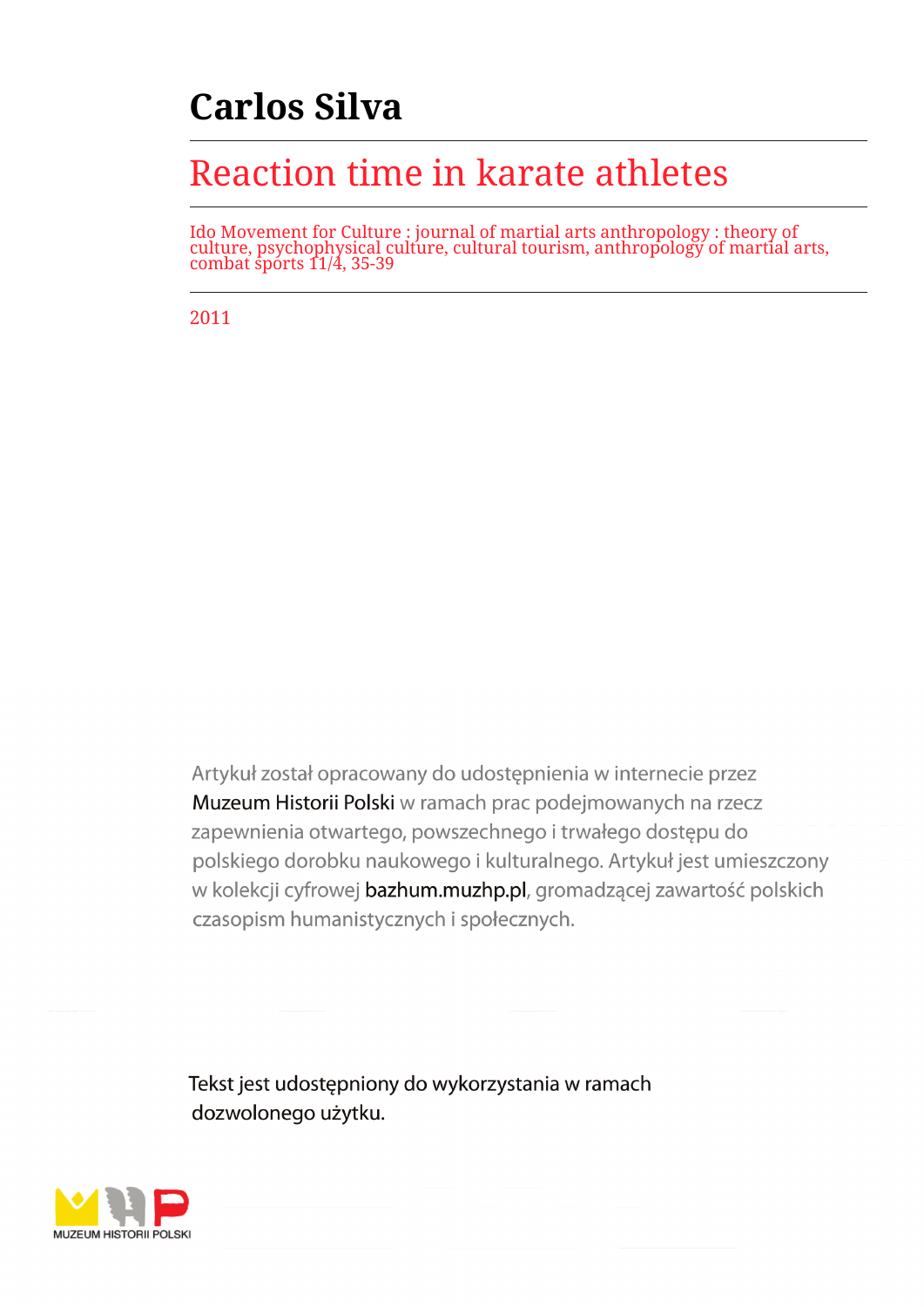## *© Idōkan Poland Association* "IDO MOVEMENT FOR CULTURE. Journal of Martial Arts Anthropology", Vol. 11, no. 4 (2011), pp. 35–39

António Vences de Brito, Carlos Silva

Sports Sciences School of Rio Maior, Polytechnic Institute of Santarém (Portugal)

## **Reaction Time in Karate Athletes**

Submission: 02.12.2010; acceptance: 06.09.2011

**Key words**: karate, stimulus reaction, decision time

#### **Abstract**

In karate athletes are supposed to develop a high level of reaction time in response to opponent attacks.

The aim of this study was to analyze reaction time in Portuguese karate *shotokan* athletes.

96 *shotokan* athletes from the Portuguese Karate Association participated. The samples were physically characterized and evaluated by *Simple Reaction Time* (SRT), *Choice Reaction Time* (CRT) and *Decision Time* (DT) tests**.**

Data was analyzed by athletes' age (15 to 19, 20 to 35 over 35 yr), by level of expertise (9<sup>th</sup> to 4<sup>th</sup> kyu, 3<sup>rd</sup> to 1<sup>st</sup> kyu, dan) and by gender (Male and Female).

Male athletes present significant differences from female athletes in height, weight, years of practice and body fat mass.

In relation to SRT all groups tend to a value near to 300 ms without significant differences among them, but the CRT and the DT is significantly higher in the Dan athletes and over 35's than in the other groups. On the other hand the Dan and + 35 yrs athletes tend to make fewer mistakes.

Gender does not influence significantly the reaction time in the *shotokan* karate athletes, but it seems that women tend to have slower reaction times than men.

Athletes with more years of practice and more experience need more time to response to the stimulus than other athletes, but they tend to make fewer mistakes in their choices than other subjects.

#### **Introduction**

In karate athletes are supposed to develop a high level of reaction time in response to opponent attacks.

Vol. 11, ms. 4 (2011), pp. 35-39<br>
Tho CHACCES DIV BRUES (SCARLOS STIVAL DESTRESS). The Barriston of the Minister of School STIVAL DESTRESS (SCARLOS CARLOS STIVAL DESTRESS). The personal user of the Minister of School of t Reaction time (RT) is a physical capacity related to human performance and can be defined as the elapsed time between the presentation of a stimulus and the subsequent behavioral response [Godinho, Mendes, Melo, Barreiros 1999]. In psychology it is considered to be an index of speed of processing [Jensen 2006]. Reaction time also represents the neuromuscular coordination level, in which visual, auditory or tactile stimulations are decoded by the body through different processes ( physical, chemical and mechanical), which travel in different ways and arrive at the brain as sensorial stimulations [Der, Deary 2006].

After all this process, the motor reply is transmitted by different neurons that penetrate the spinal cord, carrying information through interneurons which relay the information to the same levels of the desired motor unit.

That is, it indicates how fast the subject can execute the mental operations needed by the task at hand. In turn, speed of processing can be considered an index of efficiency. The behavioral response is typically a button press but can also be an eye movement, a vocal response, or some other observable behavior.

RT is fastest when there is only one possible response (simple reaction time – SRT) and becomes slower as additional response options are added (choice reaction time - CRT). According to Hick's law [1952], choice reaction time increases in proportion to the logarithm of the number of response alternatives. It describes the time it takes for a person to make a decision as a result of the possible choices he or she has.

Empirically, RTs are strongly associated with age. It is well established that, during adulthood, RTs increase and become more variable with age. Reaction time is quickest for young adults and gradually slows down with age. It can be improved with practice, up to a point, and it declines under conditions of fatigue and distraction [Der, Deary 2006].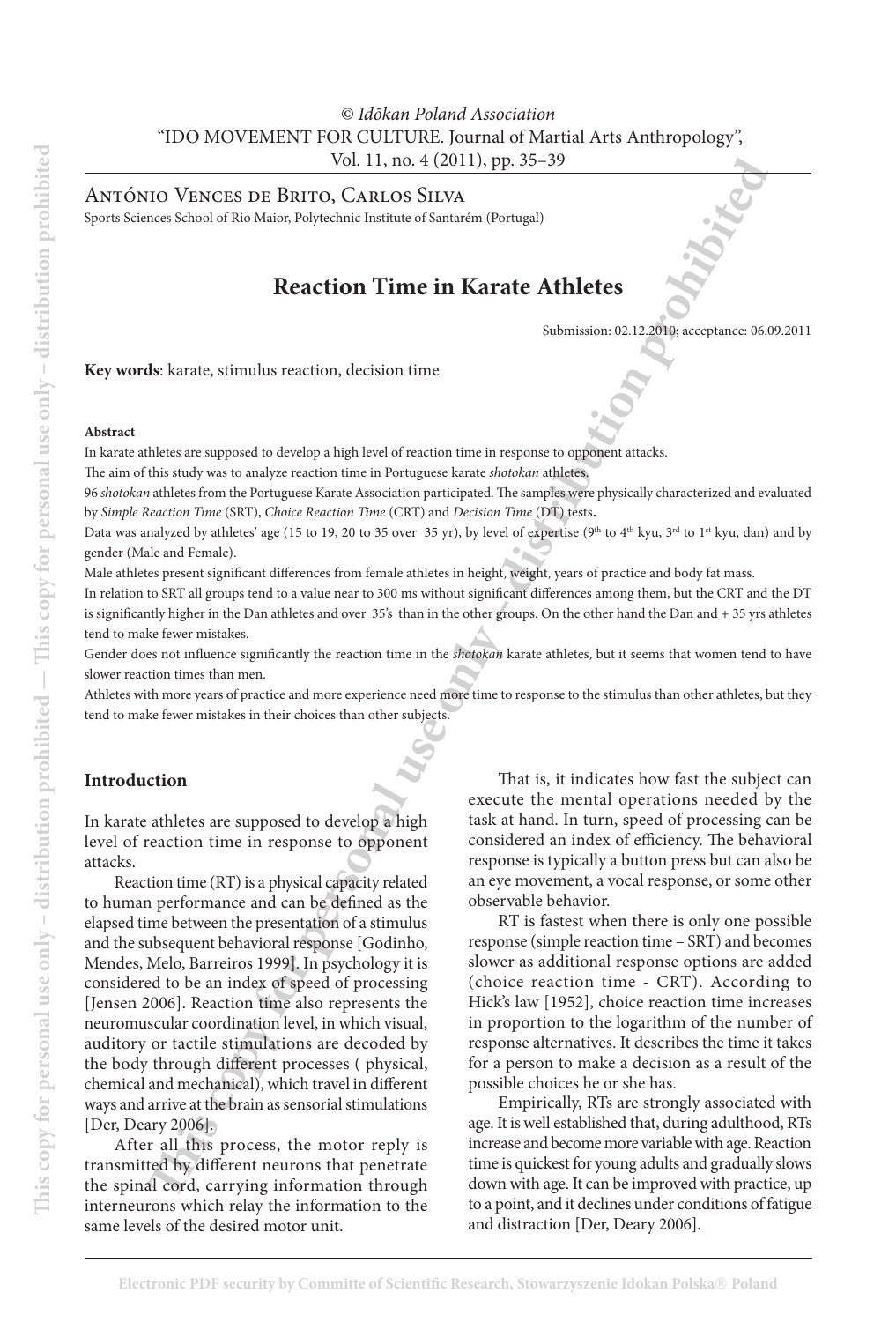Reaction time can be divided into two distinct phases, according to Christina and Rose [1985]. In the first phase, called pre-motor or pre-tension, decoding of the stimulation occurs until the first electric activities in the muscle are registered, and carried through to the peripheral nervous system; in the tension or motor phase, muscular cells initiate the process of muscular contraction until the first movements.

Other researchers believe that the pre-motor phase is initiated by the central nervous system. Once determined, SRT tasks are more related to mental factors than to the peripheral nervous system.

Therefore, beyond being an indicator of concentration and attention, the SRT is influenced by factors related to physical conditioning, motor coordination and also genetic and psychological factors.

In sport, reaction time can be seen as the ability to respond quickly with proper posture and control, to a stimulus such as a movement, sound or sight. In many instances, quickness is more important than straight ahead full speed. In many sports, maximum speed is rarely reached or needed, but explosive reaction is often necessary. Although we know that simple reaction time is more influenced by genetics than training, athletes can still improve reaction times by training to make the right choices (choice reaction). Here are some examples:

1) A defensive move in Karate with an interception (block) of an arm or leg attack, because the athlete reads the opponent's eyes/motions or reads body moves, which allows him to position his body based on the receiver's actions and react to the attack. These different stimuli could happen in any order. The most successful karate athletes anticipate, react quickly and explosively with proper posture and control.

2) One of the most important decisions karate athletes makes is "go" or "no go" i.e., whether to perform the attack or not. The most successful ones are able to wait longer and react quicker. This allows karate athletes to read the opponent's move and "go" or "no go".

To Smith [1990] choice reaction time (CRT) is the shortest interval needed to respond to a stimulus that is presented as an alternative to a number of other stimulus. In Karate this time is crucial to performance. However, conventional reaction time training methods, based on specific exercises between two individual [Wichmann 1988, in: Roosen, Compton, Szabo 1999] are limited as soon as the partner's movement responses become predictable [Roosen *et al.* 1999]. This will artificially decrease reaction time, due to anticipation, and will

be very efficient in training, but in competition, where the opponent is less predictable, reaction time will be longer.

For effect antitle in the contraction of the simulation of the simulation of the simulation of the simulation of the simulation of the simulation of the simulation of the simulation of the simulation of the personal use o In karate sparring, the information to which the karate athlete needs to respond is mainly visual, whether she/he executes a block or delivers a punch or a kick. Further, while speed of response and overall movement time are critical elements in choice reaction time training, the correct execution of the movement components should not be overlooked. In karate training, the most valuable information about one's movement pattern is derived through prescriptive feedback provided by a partner or a teacher [Newell, McGinnis 1985].

According to this, the aim of the study was to analyze visual reaction time in Portuguese karate *shotokan* athletes differentiated by expertise, gender and age.

## **Methods**

## *Subjects*

To accomplish this study the sample was composed of 96 *shotokan* athletes, male and female, aged 15 and above from the Portuguese Karate Association. All subjects were informed about the procedures of the study and data recording and they gave authorization to use and divulge all data.

The athletes' physical characteristics were: age 31,1  $\pm$  14,1 yr, weight 72,7  $\pm$  13,4 Kg, height 171,2  $\pm$ 8,1 cm, body mass index  $24.7 \pm 3.8$  and % fat 19.6 ± 6,7. In relation to the practice the group present a mean of weekly hours of training (WHT) of 4.3  $\pm$  1,6 and 14,1  $\pm$  11 years of practice (YP).

#### *Instruments and procedures*

Before collecting the data the athletes were instructed about all procedures, then their weight, height, body mass index (BMI) and the % of fat was measured with bio-impedance instruments [Omron BF300, Matsusaka, Japan] and weight and height scales.

Then we used reaction time software called "PRWin" developed in the Sports Sciences School of Rio Maior laboratory to collect the reaction time data. This software works on a laptop and allowed us to evaluate: *Simple Reaction Time* (**SRT-** time between the presentation of a visual stimulus, always in the same location and the motor answer); *Choice Reaction Time* (**CRT-** time between the presentation of a visual stimulus, with four possible different locations, and the motor answer), and *Decision Time* (**DT**- difference between the SRT and CRT). In this procedure the athletes were isolated and

**This copy for personal use only – distribution prohibited — This copy for personal use only – distribution prohibited**

This copy for personal use only – distribution prohibited  $-$  This copy for personal use only – distribution prohibited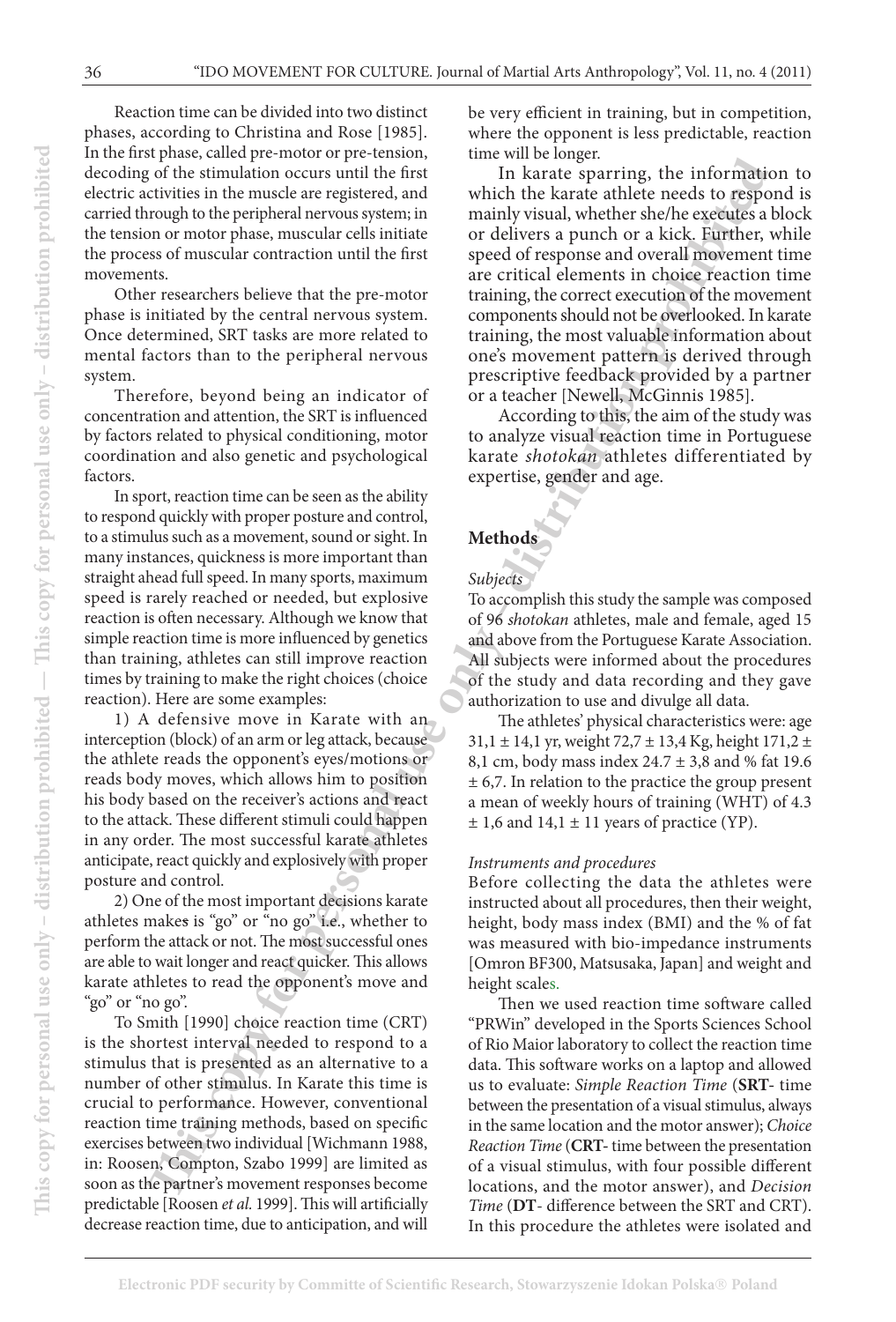sat at a desk with the laptop. No constrains were imposed on the position of arms.

For the data analysis three different groups were made: by athletes' age (32 athletes between 15 and 19, 27 athletes between 20 and 35 and 37 athletes over 35); by level of expertise (25 athletes from 9<sup>th</sup> to 4<sup>th</sup> kyu, 34 athletes between 3<sup>rd</sup> and 1<sup>st</sup> kyu and 37 athletes with Dan) and by gender (75 male athletes and 21 female).

#### *Statistical analysis*

#### **Results**

superior body mass index and with more years of practice. However the number of hours of weekly training is similar to the remaining groups.

| TOT the data analysis three different groups                                                         |           |             |              |             |                                                     |                                                                                                            | training is summar to the remaining groups.              |              |           |                                                   |                                                         |  |  |  |  |  |
|------------------------------------------------------------------------------------------------------|-----------|-------------|--------------|-------------|-----------------------------------------------------|------------------------------------------------------------------------------------------------------------|----------------------------------------------------------|--------------|-----------|---------------------------------------------------|---------------------------------------------------------|--|--|--|--|--|
| were made: by athletes' age (32 athletes between                                                     |           |             |              |             |                                                     |                                                                                                            | When we analyze the groups by age it is verified         |              |           |                                                   |                                                         |  |  |  |  |  |
| 15 and 19, 27 athletes between 20 and 35 and 37                                                      |           |             |              |             |                                                     |                                                                                                            | that the oldest athletes are significantly heavier, have |              |           |                                                   |                                                         |  |  |  |  |  |
| athletes over 35); by level of expertise (25 athletes                                                |           |             |              |             |                                                     |                                                                                                            | a larger body mass index, more fat mass and they         |              |           |                                                   |                                                         |  |  |  |  |  |
| from 9 <sup>th</sup> to 4 <sup>th</sup> kyu, 34 athletes between 3 <sup>rd</sup> and 1 <sup>st</sup> |           |             |              |             | are the ones who also have more years of practice.  |                                                                                                            |                                                          |              |           |                                                   |                                                         |  |  |  |  |  |
| kyu and 37 athletes with Dan) and by gender (75                                                      |           |             |              |             |                                                     |                                                                                                            |                                                          |              |           | In the organization of athletes by gender-table 1 |                                                         |  |  |  |  |  |
| male athletes and 21 female).                                                                        |           |             |              |             | shows a trend that the male athletes are older than |                                                                                                            |                                                          |              |           |                                                   |                                                         |  |  |  |  |  |
|                                                                                                      |           |             |              |             |                                                     | the women, and are significantly, taller, heavier,                                                         |                                                          |              |           |                                                   |                                                         |  |  |  |  |  |
| Statistical analysis                                                                                 |           |             |              |             |                                                     | with a bigger body mass index as well as fat mass,                                                         |                                                          |              |           |                                                   |                                                         |  |  |  |  |  |
| For the data description descriptive statistics were                                                 |           |             |              |             |                                                     | and with more years of practice that the women.                                                            |                                                          |              |           |                                                   |                                                         |  |  |  |  |  |
| used so the results were presented according to the                                                  |           |             |              |             | However, there seems to be a trend that the women   |                                                                                                            |                                                          |              |           |                                                   |                                                         |  |  |  |  |  |
| mean values and the standard deviation (sd).                                                         |           |             |              |             | practice more hours per week than the men.          |                                                                                                            |                                                          |              |           |                                                   |                                                         |  |  |  |  |  |
| Aiming to verify if there were significant                                                           |           |             |              |             |                                                     | In relation to the reaction time of the practicing                                                         |                                                          |              |           |                                                   |                                                         |  |  |  |  |  |
| differences between groups we used analysis of                                                       |           |             |              |             |                                                     | athletes of shotokan karate table 2 identifies that                                                        |                                                          |              |           |                                                   |                                                         |  |  |  |  |  |
| variance with One-Way Anova and Independent-                                                         |           |             |              |             |                                                     |                                                                                                            |                                                          |              |           |                                                   | the simple reaction time of the different groups        |  |  |  |  |  |
| Samples T Test. The Levene test was used to verify                                                   |           |             |              |             |                                                     |                                                                                                            |                                                          |              |           |                                                   | are between the $288 \pm 24$ ms and the $295 \pm 32$ ms |  |  |  |  |  |
| the homogeneity of variance. It was considered                                                       |           |             |              |             |                                                     |                                                                                                            |                                                          |              |           |                                                   | after the stimulus, without significant differences     |  |  |  |  |  |
| a degree of significance of $p \leq 0.05$ . All data was                                             |           |             |              |             |                                                     |                                                                                                            |                                                          |              |           |                                                   | between the different sets that form the three          |  |  |  |  |  |
| processed on SPSS 17.0.                                                                              |           |             |              |             |                                                     |                                                                                                            |                                                          |              |           |                                                   |                                                         |  |  |  |  |  |
|                                                                                                      |           |             |              |             |                                                     | groups. However, there seems to be a trend that<br>the oldest athletes and females have a faster simple    |                                                          |              |           |                                                   |                                                         |  |  |  |  |  |
|                                                                                                      |           |             |              |             |                                                     |                                                                                                            | reaction responses.                                      |              |           |                                                   |                                                         |  |  |  |  |  |
| <b>Results</b>                                                                                       |           |             |              |             |                                                     |                                                                                                            |                                                          |              |           |                                                   | As for the choice reaction time, the answers            |  |  |  |  |  |
|                                                                                                      |           |             |              |             |                                                     |                                                                                                            |                                                          |              |           |                                                   | happen between the $423 \pm 50$ ms and the $501 \pm 80$ |  |  |  |  |  |
| As is shown in the table 1 athletes with a higher                                                    |           |             |              |             |                                                     |                                                                                                            |                                                          |              |           |                                                   |                                                         |  |  |  |  |  |
| expertise level tend to be older, heavier, with a                                                    |           |             |              |             |                                                     | ms after the stimulus, verifying that the athletes<br>with a higher expertise level and more than 35 years |                                                          |              |           |                                                   |                                                         |  |  |  |  |  |
|                                                                                                      |           |             |              |             |                                                     |                                                                                                            |                                                          |              |           |                                                   |                                                         |  |  |  |  |  |
| Table 1: Physical characterization, years and week time of practice on the different groups.         |           |             |              |             |                                                     |                                                                                                            |                                                          |              |           |                                                   |                                                         |  |  |  |  |  |
| Expertise                                                                                            | ${\bf N}$ | Age / sd    | Height / sd  |             | Weight / sd                                         |                                                                                                            | BMI / sd                                                 | % Fat / sd   |           | YP / sd                                           | HWT / sd                                                |  |  |  |  |  |
| 9° to 4° Kyu                                                                                         | 25        | $26 \pm 10$ |              | $170\pm8$   | $71^* \pm 12$                                       |                                                                                                            | $25 * ± 4$                                               | $21 \pm 6$   |           | $4$ * $\pm$ 3                                     | $4 \pm 2$                                               |  |  |  |  |  |
| 3 <sup>°</sup> to 1 <sup>°</sup> Kyu                                                                 | 34        | $21\pm9$    |              | $171 \pm 9$ | $68 \pm 14$                                         |                                                                                                            | $23 \pm 3$                                               | $17 \pm 7$   |           | $9 * ± 4$                                         | $5\pm2$                                                 |  |  |  |  |  |
| Dan                                                                                                  | 37        | $43\pm11$   |              | $173 \pm 7$ | $78 * ± 12$                                         |                                                                                                            | $26 * ± 4$                                               | $21 \pm 6$   |           | $24.9 * ± 9$                                      | $4\pm1$                                                 |  |  |  |  |  |
| Age                                                                                                  |           |             |              |             |                                                     |                                                                                                            |                                                          |              |           |                                                   |                                                         |  |  |  |  |  |
| $15 - 19$                                                                                            | 32        | $16 \pm 1$  |              | $170 \pm 8$ | $65$ * $\pm$ 12                                     |                                                                                                            | $23$ * $\pm$ 3                                           | $18 * ± 7$   |           | $7 * ± 3$                                         | $5 \pm 2$                                               |  |  |  |  |  |
| $20 - 35$                                                                                            | 27        | $26\pm7$    |              | $170 \pm 9$ | $70\pm13$                                           |                                                                                                            | $24 \pm 3$                                               | $18\pm7$     | $9 * ± 6$ |                                                   | $4 \pm 4$                                               |  |  |  |  |  |
| $+35$                                                                                                | 37        | $47 \pm 7$  |              | $173 + 7$   | $79 * ± 12$                                         |                                                                                                            | $27 * ± 3$                                               | $22 * ± 5$   |           | $24 * ± 12$<br>$4 \pm 1$                          |                                                         |  |  |  |  |  |
| Gender                                                                                               |           |             |              |             |                                                     |                                                                                                            |                                                          |              |           |                                                   |                                                         |  |  |  |  |  |
| М                                                                                                    | 75        | $33\pm15$   |              | $174 * ± 6$ | $76$ * $\pm$ 12                                     |                                                                                                            | $25 * ± 4$                                               | $18 * ± 7$   |           | $16 * ± 11$                                       | $4 \pm 2$                                               |  |  |  |  |  |
| F                                                                                                    | 21        | $25 \pm 9$  |              | $162 \pm 8$ | $60 \pm 9$                                          |                                                                                                            | $23 \pm 4$                                               | $23 \pm 6$   |           | $8 \pm 7$                                         | $5 \pm 2$                                               |  |  |  |  |  |
| With significant differences.                                                                        |           |             |              |             |                                                     |                                                                                                            |                                                          |              |           |                                                   |                                                         |  |  |  |  |  |
|                                                                                                      |           |             |              |             |                                                     |                                                                                                            |                                                          |              |           |                                                   |                                                         |  |  |  |  |  |
| Table 2: Characterization and comparison of the reaction time (ms) and mistakes in the groups.       |           |             |              |             |                                                     |                                                                                                            |                                                          |              |           |                                                   |                                                         |  |  |  |  |  |
| Expertise                                                                                            | SRT / sd  |             | CRT / sd     | DT / sd     |                                                     |                                                                                                            | Mistakes / sd                                            |              |           |                                                   |                                                         |  |  |  |  |  |
| 9 <sup>o</sup> to 4 <sup>o</sup> Kyu                                                                 |           |             | 25           |             | $290 \pm 25$                                        |                                                                                                            | $426 \pm 45$                                             | $138 \pm 39$ |           |                                                   | $4 \pm 2$                                               |  |  |  |  |  |
| 3° to 1° Kyu                                                                                         | 34        |             | $288 \pm 24$ |             | $429\pm50$                                          | $141\pm50$                                                                                                 |                                                          |              | $3 \pm 3$ |                                                   |                                                         |  |  |  |  |  |
| DAN                                                                                                  | 37        |             | $295 \pm 32$ |             | $496 * ± 80$                                        | $195$ * $\pm$ 67                                                                                           |                                                          | $3 \pm 3$    |           |                                                   |                                                         |  |  |  |  |  |
| Age                                                                                                  |           |             |              |             |                                                     |                                                                                                            |                                                          |              |           |                                                   |                                                         |  |  |  |  |  |
| $15 - 19$                                                                                            | 32        |             | $294 \pm 26$ |             | $423 \pm 50$                                        | $129 \pm 48$                                                                                               |                                                          |              | $4 \pm 3$ |                                                   |                                                         |  |  |  |  |  |
| $20 - 35$                                                                                            | 27        |             | $293\pm24$   |             | $443 \pm 51$                                        | $149 \pm 46$                                                                                               |                                                          | $3\pm3$      |           |                                                   |                                                         |  |  |  |  |  |
| $+35$                                                                                                | 37        |             | $290\pm31$   |             | $501 * ± 80$                                        | $205 * ± 62$                                                                                               |                                                          |              | $3 \pm 2$ |                                                   |                                                         |  |  |  |  |  |
| Gender                                                                                               |           |             |              |             |                                                     |                                                                                                            |                                                          |              |           |                                                   |                                                         |  |  |  |  |  |
| M                                                                                                    |           |             | 75           |             | $292 \pm 30$                                        |                                                                                                            | $458 \pm 77$                                             | $163 \pm 67$ |           |                                                   | $3 \pm 2$                                               |  |  |  |  |  |
| $\boldsymbol{F}$                                                                                     |           |             | 21           |             | $288 \pm 20$                                        |                                                                                                            | $447 \pm 40$                                             | $159\pm35$   |           |                                                   | $4\pm4$                                                 |  |  |  |  |  |
|                                                                                                      |           |             |              |             |                                                     |                                                                                                            |                                                          |              |           |                                                   |                                                         |  |  |  |  |  |

**Table 1: Physical characterization, years and week time of practice on the different groups.** 

|  |  |  |  |  |  |  |  |  |  |  |  |  |  |  |  |  |  | Table 2: Characterization and comparison of the reaction time (ms) and mistakes in the groups. |  |  |  |  |  |
|--|--|--|--|--|--|--|--|--|--|--|--|--|--|--|--|--|--|------------------------------------------------------------------------------------------------|--|--|--|--|--|
|--|--|--|--|--|--|--|--|--|--|--|--|--|--|--|--|--|--|------------------------------------------------------------------------------------------------|--|--|--|--|--|

| Expertise                            | N  | SRT / sd     | CRT / sd     | DT / sd      | Mistakes / sd |
|--------------------------------------|----|--------------|--------------|--------------|---------------|
| 9 <sup>o</sup> to 4 <sup>o</sup> Kyu | 25 | $290 \pm 25$ | $426 \pm 45$ | $138 \pm 39$ | $4 \pm 2$     |
| $3o$ to $1o$ Kyu                     | 34 | $288 \pm 24$ | $429 \pm 50$ | $141 \pm 50$ | $3 \pm 3$     |
| DAN                                  | 37 | $295 \pm 32$ | $496 * ± 80$ | $195 * ± 67$ | $3 \pm 3$     |
| Age                                  |    |              |              |              |               |
| $15 - 19$                            | 32 | $294 \pm 26$ | $423 \pm 50$ | $129 \pm 48$ | $4 \pm 3$     |
| $20 - 35$                            | 27 | $293 \pm 24$ | $443 \pm 51$ | $149 \pm 46$ | $3 \pm 3$     |
| $+35$                                | 37 | $290 \pm 31$ | $501 * ± 80$ | $205 * ± 62$ | $3 \pm 2$     |
| Gender                               |    |              |              |              |               |
| M                                    | 75 | $292 \pm 30$ | $458 \pm 77$ | $163 \pm 67$ | $3 \pm 2$     |
| F                                    | 21 | $288 \pm 20$ | $447 \pm 40$ | $159 \pm 35$ | $4 \pm 4$     |

With significant differences.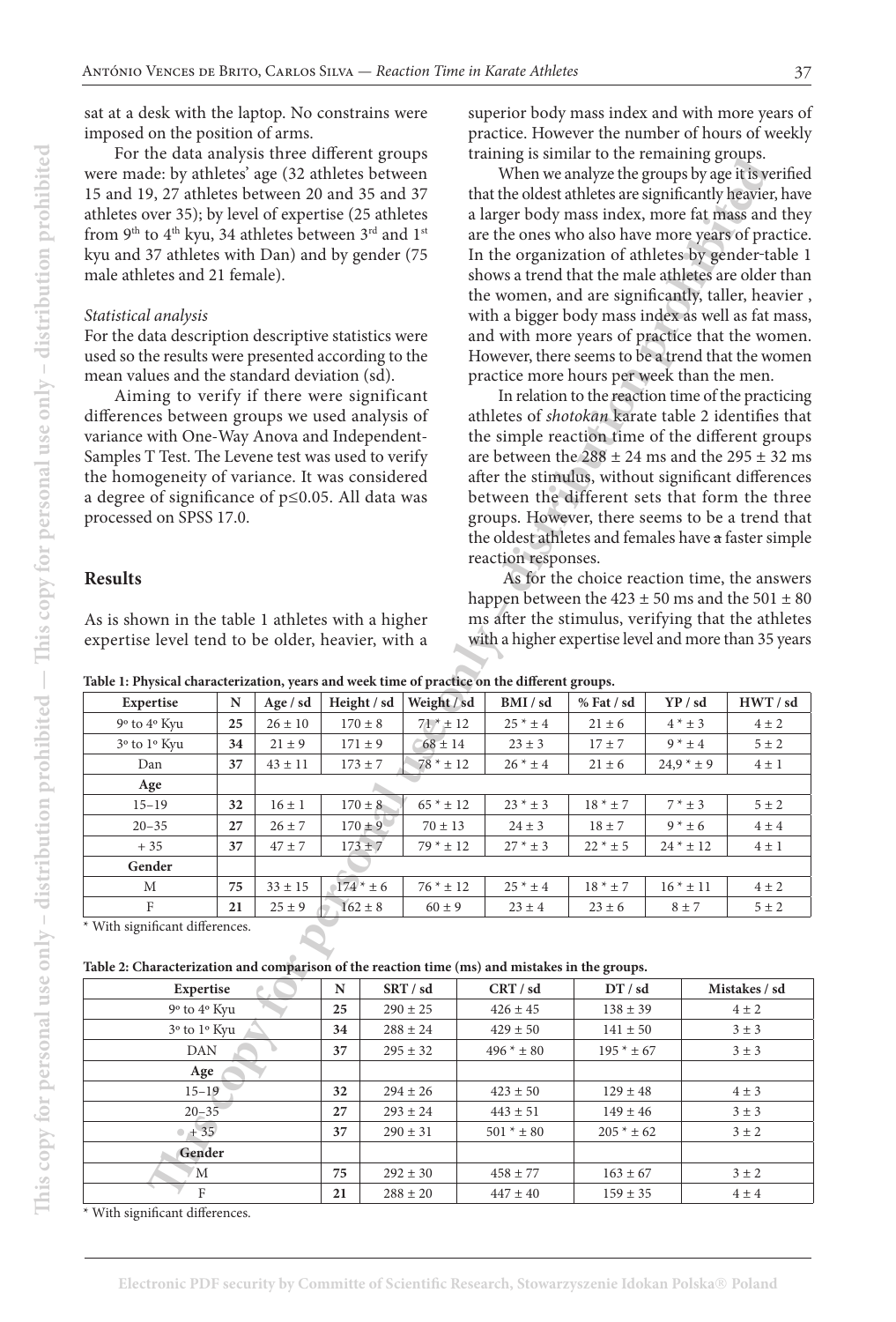old are significantly slower to react to the presented stimulations This indicates that decision-taking time is significantly higher in DAN-level athletes as well as those over 35. However, there also seems to be a trend that the number of mistakes is fewer in older, more technically developed (DAN) male athletes.

In spite of in the analysis by gender that women make more mistakes, a trend is identified that reaction time and decision time are slower for females than for males, which is also evidenced by lower values of standard deviation in female athletes.

### **Discussion**

It is widely accepted that repeated and progressive execution of a skill, improves the quality of the execution and its consolidation. Through repetition, learning is promoted. However this learning involves several factors that are interrelated and will be facilitators or inhibitors of learning.

As part of karate learning, and in association with the objectives of these practices, the need to respond quickly and with accuracy and quality to external stimuli that appear, inherent to interaction with an opponent, would increase the training methodologies used for developing the ability to react to stimuli applied, requesting an immediate response to the stimulus.

 The success of a response comes from the ability to react quickly.The duration of weekly practice and one that is developed over a number of years will be a factor conducive to improving the technical performance of different skills in articulation with neurosensory and neuromotor adaptations. Moreover, maturity as well as gender are factors that may induce constraints in motor execution, regardless of practice time.

As identified by the results shown in Table 1, the physical characteristics of karateka differ between the different age groups, in conjunction with the technical level achieved but also with gender. This differentiation does not happen in respect of the time devoted to weekly training where all groups appear to use similar time periods, which could justify that the simple reaction times found don't present significant differences among the different groups. Moreover, factors such as time spent training over the years, expertise or gender did not affect simple reaction time.

According to Roosen *et al.* [1999] simple reaction time is not so important to karate athletes, nevertheless our results contradict the expectations and results referred to by

other authors [Der, Deary 2006] that age leads to simple reaction time increases but it can be improved with practice. In female subjects in this study simple reaction time tends to be minor, which is in agreement with what was reported by Welford [1980].

The lack of differentiation observed in reaction times may be due to the heterogeneity that exists in karate training classes in Portugal and for the reduced number of weekly hours of practice, which would have a more pronounced impact on higher-level karate athletes . These classes are generally composed of athletes of all ages and all technical skill levels. This method of organizing classes conditioned correct practice, learning, and neuromotor and neurosensory development.

A fast response to stimuli that arise from unexpected locations and times is the requirement constantly demanded of the practitioner of karate, which makes it likely that the athlete with the highest technical level and more years of practice has lower choice reaction time and time decision and makes fewer mistakes than the novice karate athlete.

every the measure of the state is the state in this state with simple reaction time fertiles are the state in this state with simple reaction time and the state is the state of the multive dependent (DAN) male allotles. by To the contrary, what was verified in the karate athletes, was that experts and the oldest present a choice reaction time and decision time larger than other karate athletes, but without a different number of mistakes between them, again contradicting what is expected and what is found by Shuji Mori and colleagues [2002]. However, this result fits in part with what is referred to by other authors that refer that aging is a factor that leads to increased choice reaction time and decision making [Ferreira 1990; Alves 1999]. Moreover, in the case of the karate experts older than 35 this increase in choice reaction time must also be influenced by the quality of training. But remembering Roosen *et al.* [1999] who said that in karate choice reaction time is crucial to performance, it seems that Portuguese athletes with the most expertise must modify the way they train to achieve this goal.

Gender has been one factor that has not been consensual in the analysis of reaction time, being reported by some authors [Landauer *et al.* 1980; Alves 1999; Neto *et al.* 2009] that women have higher response time, but other authors [Welford 1980] indicate that these reaction time are lower in women than in men, this reduction being associated with the existence of a sport practice. However, in the karate athletes analyzed, no significant differences were found between gender, but this doesn't lead to the conclusion that karate training leads to homogenization